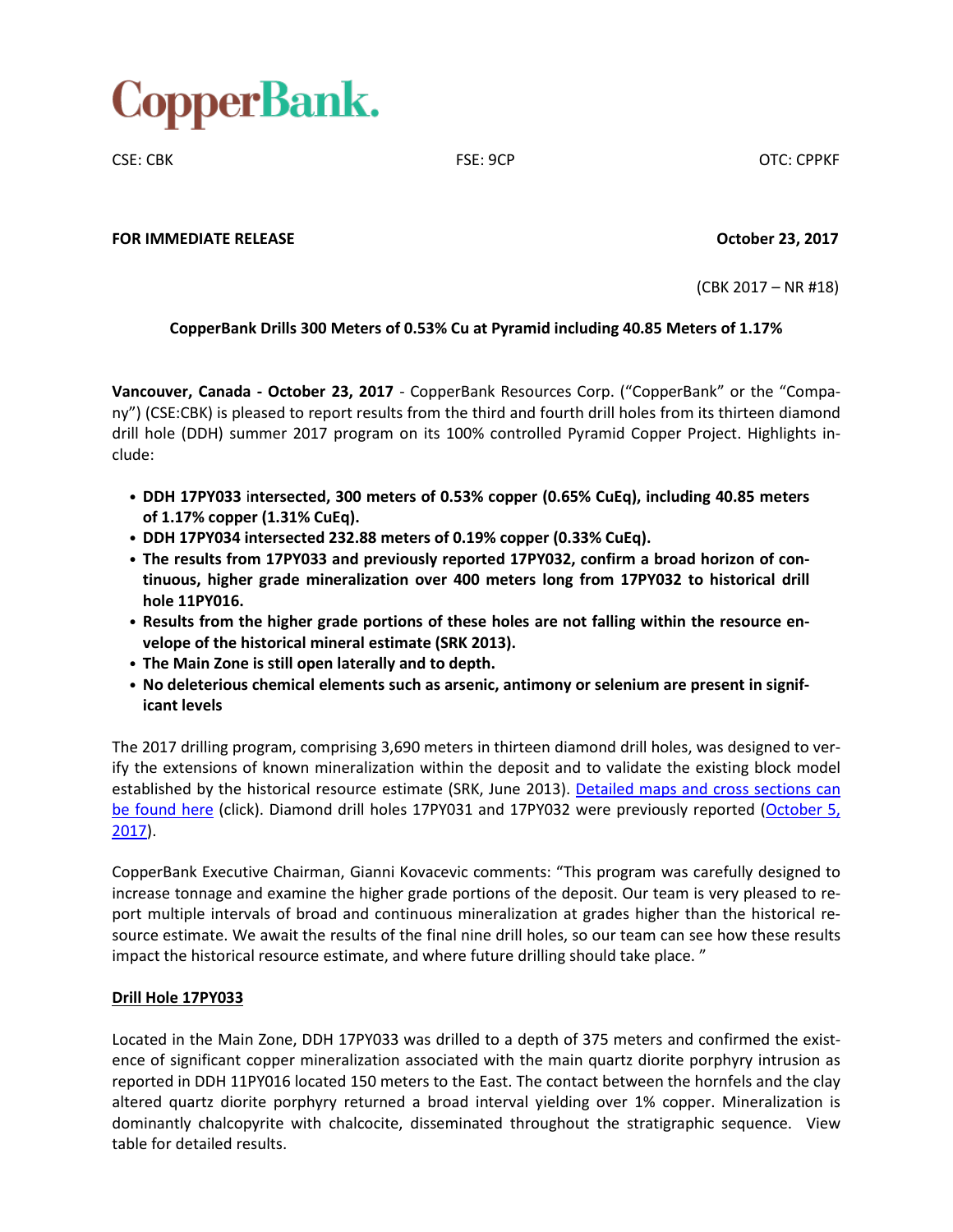| From (m)  | To(m)  | Width (m) | Cu (%) | Mo (%) | Au $(g/t)$ | CuEq $(%)$ |
|-----------|--------|-----------|--------|--------|------------|------------|
| 64        | 364    | 300       | 0.53   | 0.02   | 0.12       | 0.65       |
| including |        |           |        |        |            |            |
| 284.68    | 325.53 | 40.85     | 1.17   | 0.01   | 0.16       | 1.31       |

*Note: The copper equivalent (CuEq) values in all the tables in this press release were calculated based on estimated prices of US\$2.75/lb of copper, US\$1200/oz of gold and US\$7.25/lb of molybdenum. No metallurgical tests were done. Metal recovery is unknown and was not taken into account. True width of intervals is yet to be defined.*

# **Drill Hole 17PY034**

Located in the North Zone between historical holes DDH 11PY004 and QP-11, DDH 17PY034 was drilled to a depth of 239 meters. Hornfels intruded by numerous porphyry dykes hosts continuous copper mineralization with higher molybdenum grades than typically observed elsewhere in the deposit. The weighted average grade of the entire hole returns 0.19% Cu over 232.88 meters. Near-surface mineralization is mainly composed of disseminated chalcopyrite and molybdenite with chalcocite.

| From (m)  | To(m)  | Width (m) | Cu (%) | Mo (%) | Au $(g/t)$ | <b>CuEq (%)</b> |
|-----------|--------|-----------|--------|--------|------------|-----------------|
|           | 239.88 | 232.88    | 0.19   | 0.04   | 0.06       | 0.33            |
| including |        |           |        |        |            |                 |
| 215       | 235    | 20        | 0.26   | 0.04   | 0.07       | 0.40            |

# **Quality Control**

All the core samples collected during the 2017 drilling program are pulverized at the ALS Fairbanks facilities then pulps are sent to ALS Minerals Laboratories in Reno, NV. All pulps are analyzed by a 4 acid multi-element analysis for 61 elements by ICP-AES method and assayed for Au by standard atomic absorption spectrometry (Au-AA23) following the fusion by fire-assay of a 30 gram sample. Samples returning copper values higher than 1% are re-analyzed in Vancouver by ICP-AES following a four-acid digestion and those exceeding 1 g/t gold by gravimetric finish (Au-GRA21). Standards, blanks and duplicates were inserted every 20 samples consistent with industry best practices then revised by a qualified person using a Quality Assurance/Quality Control program before calculating the intervals.

# **About Pyramid**

The Pyramid project is located on private property with the subsurface controlled by The Aleut Corporation, an Alaska Native-owned corporation. Pyramid is a porphyry copper deposit containing a historical inferred mineral resource estimate of 122 million tonnes of 0.41% copper, 0.02% molybdenum, and 0.10 g/t gold (SRK, 2013) applying a 0.4% copper cut-off, divided in three main recognized zones: Main, North and West. The mineralization is related to a multi-phased calk-alkaline intrusion, intruding sediments of Tertiary Age. The porphyry system is of a minimal extent of 1.5 square kilometres, displays a leached cap, phyllic, propyllitic and potassic alteration analogous to the other copper deposits of the circum-Pacific Belt. The observed mineralization consists mainly in disseminations of chalcocite, chalcopyrite